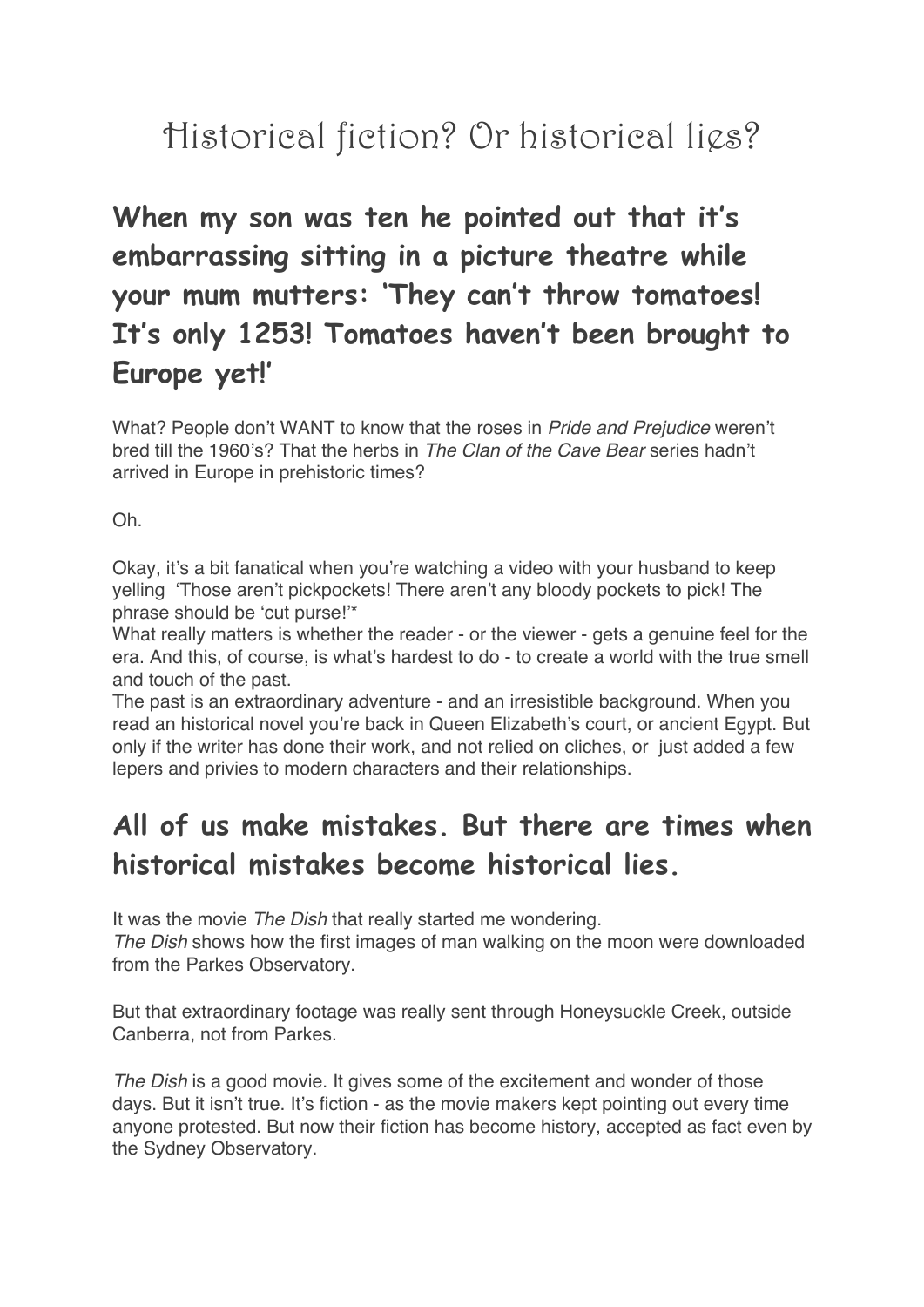#### **So how much does truth matter when you're writing historical fiction?**

The question led me to what would become *Macbeth and Son*. *Macbeth and Son* is about a modern boy who inadvertently cheats in an entrance exam. Luke dreams about an ancient hero king, so unlike his TV star stepfather.

But the king is called Macbeth...and Luke slowly learns that the play that he is studying in school is a lie.

Shakespeare based his play on English histories, written by men who didn't understand the Scottish system of elected kingships. But Shakespeare made his Macbeth even worse. He added witches, a mad queen, and a heroic Banquo to get money and a license to perform from King James.

But the play is glorious. So many hundred years later, does the lie matter? Does Luke's lie matter, if it makes his mother happy? If good comes from lies, are they justified?

Will it really matter, in 100 years time, if someone writes about how John Howard single-handedly fought off the invading New Zealanders on the beaches of Surfers Paradise?

Does truth matter?

### **I think it does. Civilisation is based on trust. Every time a lie is accepted, we trust each other a little less.**

We're in an age of spin. Politicians tell the public what sounds best, not what's true. Advertisements routinely steer us away from the truth. And with historical fiction ... well, at one end there are the deliberate lies, to make a better story or, if you're Shakespeare, to please a king. And at the other end there are the mistakes because the writer didn't care enough to research.

Good historical fiction wriggles between the cracks of history. There's nothing in Somewhere Around the Corner, or Hitler's Daughter, or Tom Appleby Convict Boy , or The Goat That Sailed the World, that conflicts with any historical record I've been able to find. (Except in my nightmares at 4am.)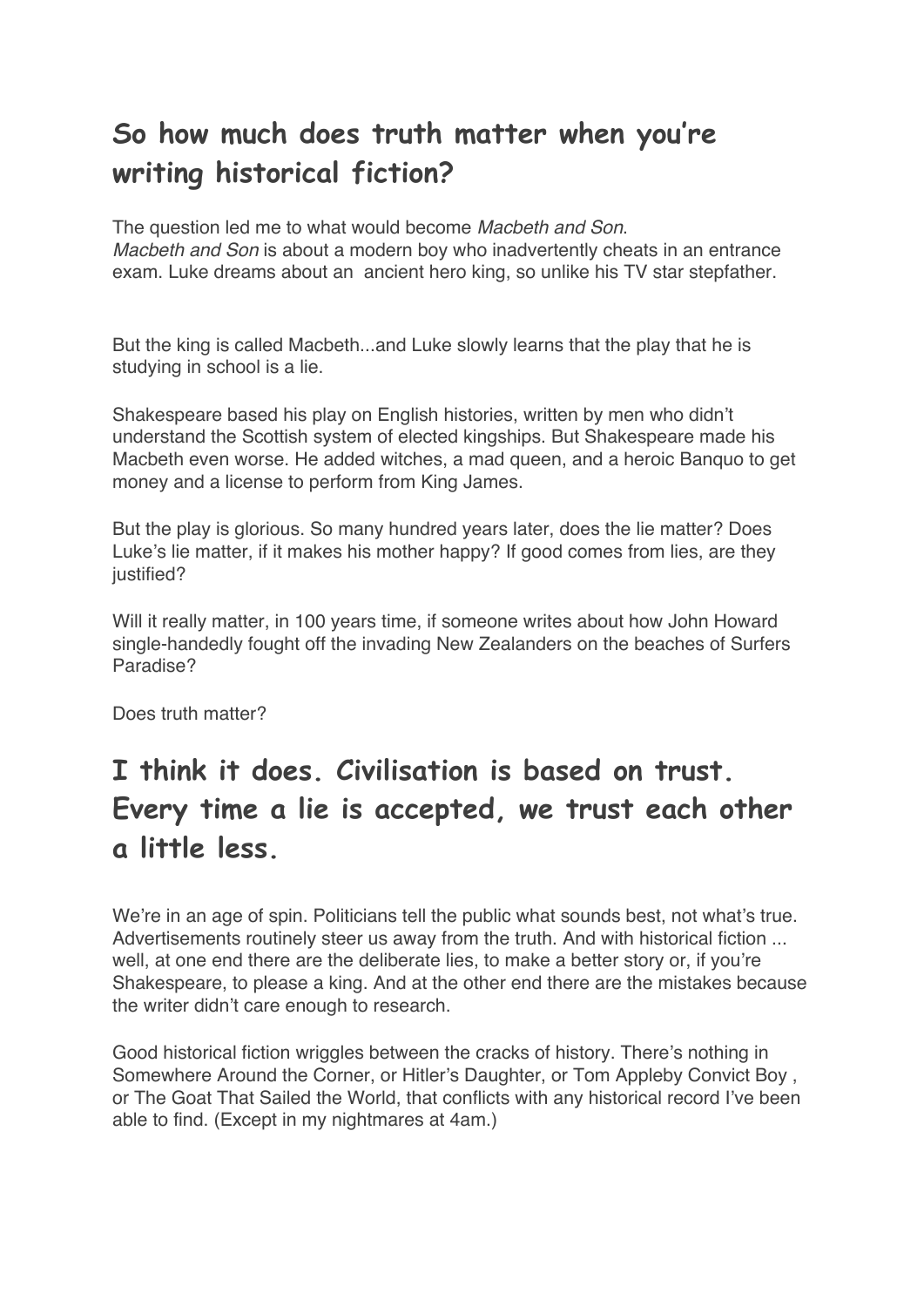You can't write good historical fiction just from history books. I write history books too. But they only tell part of the story. Few history books explain what people ate for breakfast. What moved them? What were their dreams? These things change. (Read Peter Pan again, with its wonderful jingoism and sexism, to see how ideas change in three generations.)

History books fail in other ways, too. Few historians (sadly) admit that sometimes what they are writing about is a series of 'perhapses'. You need to go back to primary sources to write good historical fiction: books, diaries, letters, newspapers, songs, graffiti \*- whatever you can find written at the time you're writing about.

Is there any way of just playing around with history, without telling an historical lie- or spending years on the research? Of course. You don't have to be an historian to have fun with the past. Most fantasy books evoke a medieval world that never happened. Or change the names, and say you have 'based' the story on historical figures, instead of trying to write about real people. (Tom Appleby, Convict Boy.) Set your book in an another universe, one that tells us about ourselves, but never happened. The dreams of Camelot are the most stunning evocation of a time that never existed… but we wish it had. (If Shakespeare had called his hero 'Smith' no one would have mistaken his play for history.)

Is all the work worth it? Yes. Historical fiction is a window into the past. We owe a duty to remember the people as they were, whether we're talking about Cleopatra or your Great Grandma. Imagine waking up tomorrow, and not being able to remember who you are. We are what the past has made us. We need to know our past to understand ourselves. Fiction writers recreate that past even more than historians. What do you remember most clearly? The history lesson about World War 1, or the tragedy of the mates in the book 1915? The better the history, the better the book.

As for MacBeth and Son…does it work as a novel? As history? As a window to the past? Perhaps. These are the months of terror for any writer, as you wait to find out if it's worked.

\*(Luckily Bryan's a tolerant man. But even he won't let me watch historical reconstructions now. Not when he's in the house, anyway.)

\*\*There's a gorgeous school boy scribble in an exercise book from Queen Elizabeth the First's time: 'Roses are red, Lavender's green, God Bless Elizabeth, Our Glorious Queen.' Suddenly you realise that it wasn't all propaganda and being careful in case she had you hung drawn and quartered. Even a school boy loved her, or what she stood for.

I listened to Peter Dawson while I wrote Somewhere Around the Corner. It's set in 1933, when Peter Dawson- who was Australian- sang about the yeomen of England and how glorious it was in Devon. How can you write about a time without knowing what people sang about?